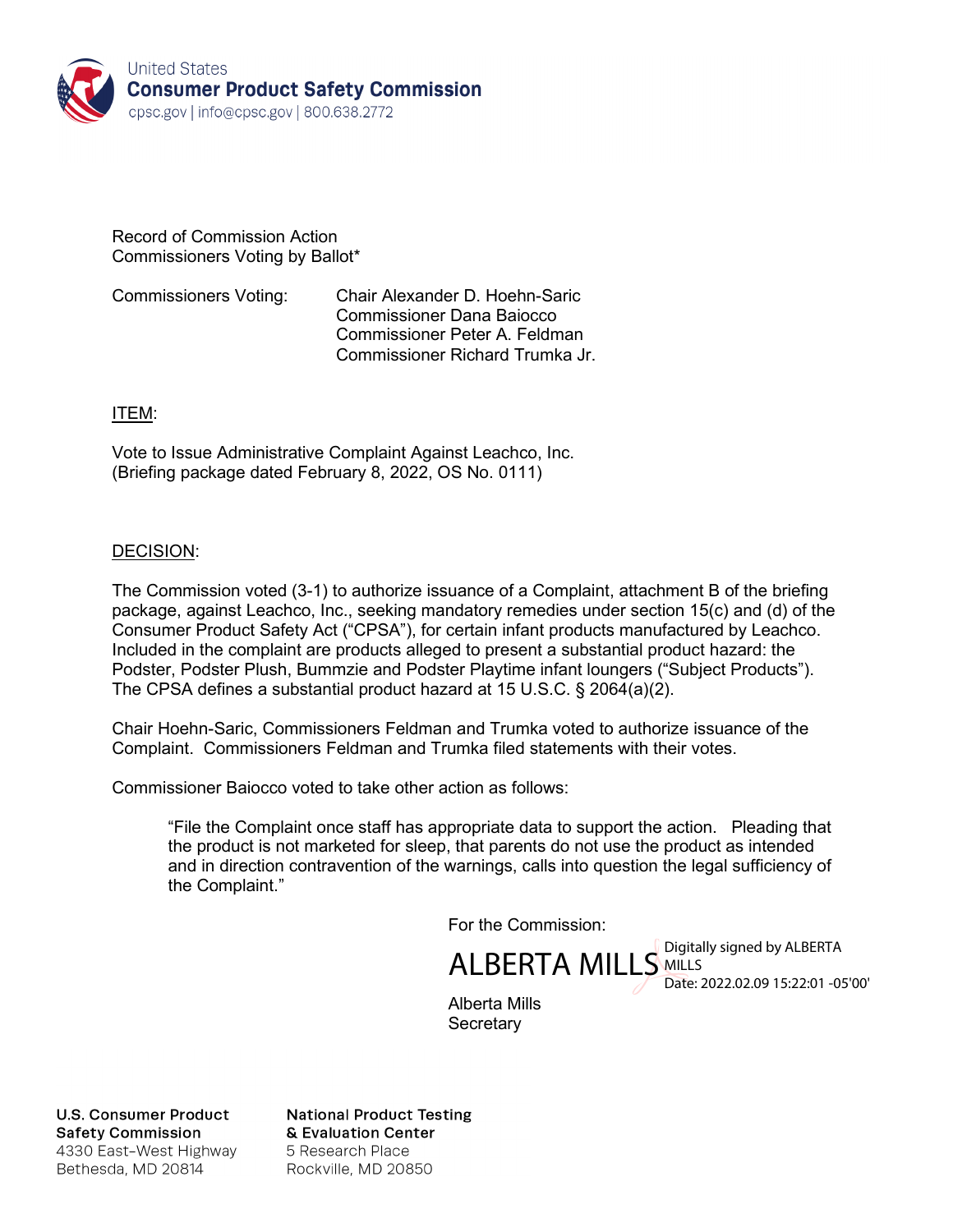

\*Ballot vote due February 9, 2022, at 12:00p.m.

### **Attachments:**

Statement by Commissioner Feldman Statement by Commissioner Trumka

**U.S. Consumer Product Safety Commission** 4330 East-West Highway Bethesda, MD 20814

**National Product Testing** & Evaluation Center 5 Research Place Rockville, MD 20850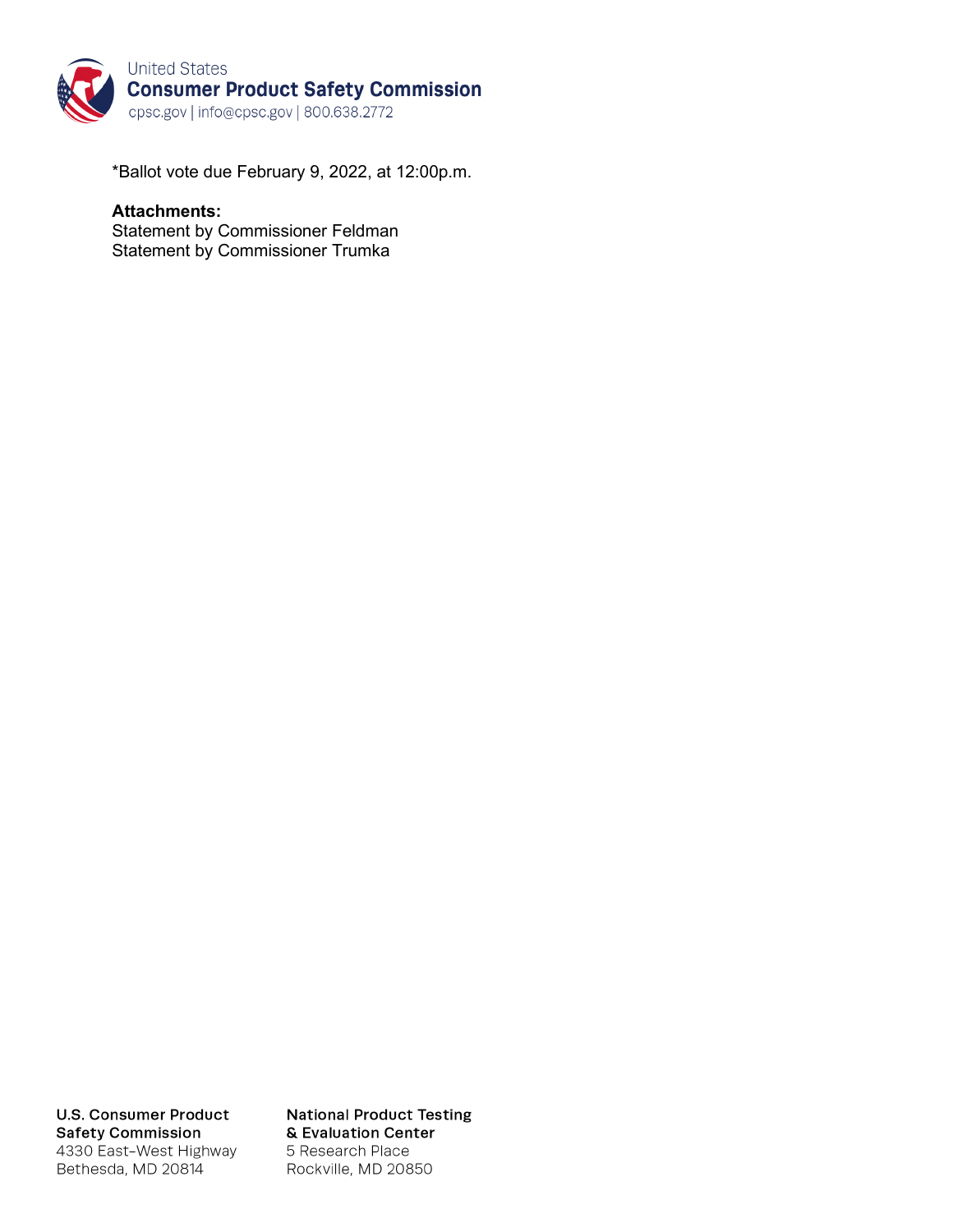

## UNITED STATES CONSUMER PRODUCT SAFETY COMMISSION 4330 EAST WEST HIGHWAY BETHESDA, MD 20814

#### COMMISSIONER PETER A. FELDMAN

## **STATEMENT OF COMMISSIONER PETER A. FELDMAN ON VOTE TO ISSUE ADMINISTRATIVE COMPLAINT AGAINST LEACHO, INC. FEBRUARY 9, 2022**

Today, the United States Consumer Product Safety Commission (CPSC) voted to issue an administrative complaint in a case where the Commission has reason to believe that the product at issue presents a substantial product hazard. This complaint follows the Commission's issuance of a [safety warning](https://www.cpsc.gov/Newsroom/News-Releases/2022/CPSC-Warns-Consumers-Stop-Using-the-Leachco-Podster-Podster-Plush-Bummzie-and-Podster-Playtime-Infant-Loungers-Due-to-Suffocation-Hazard-Two-Infant-Deaths-Investigated) about the product and a Health and Safety Finding to shorten the notice period required under our statute.

For too long, CPSC has not used all of the tools available to it when dealing with product safety enforcement matters. The Consumer Product Safety Act enables the Commission to provide unilateral warnings and also to litigate mandatory product recalls. Consumers deserve transparency about known product hazards. Consumers also deserve products that are safe. Companies deserve an opportunity to defend themselves in court.

I have long advocated that the Commission use its full complement of resources to protect American consumers. In my view, if a matter is serious enough for the Commission to issue a Health and Safety Finding to truncate the 6(b) process, it may be necessary to pair such public warnings with administrative litigation, as we have done here.